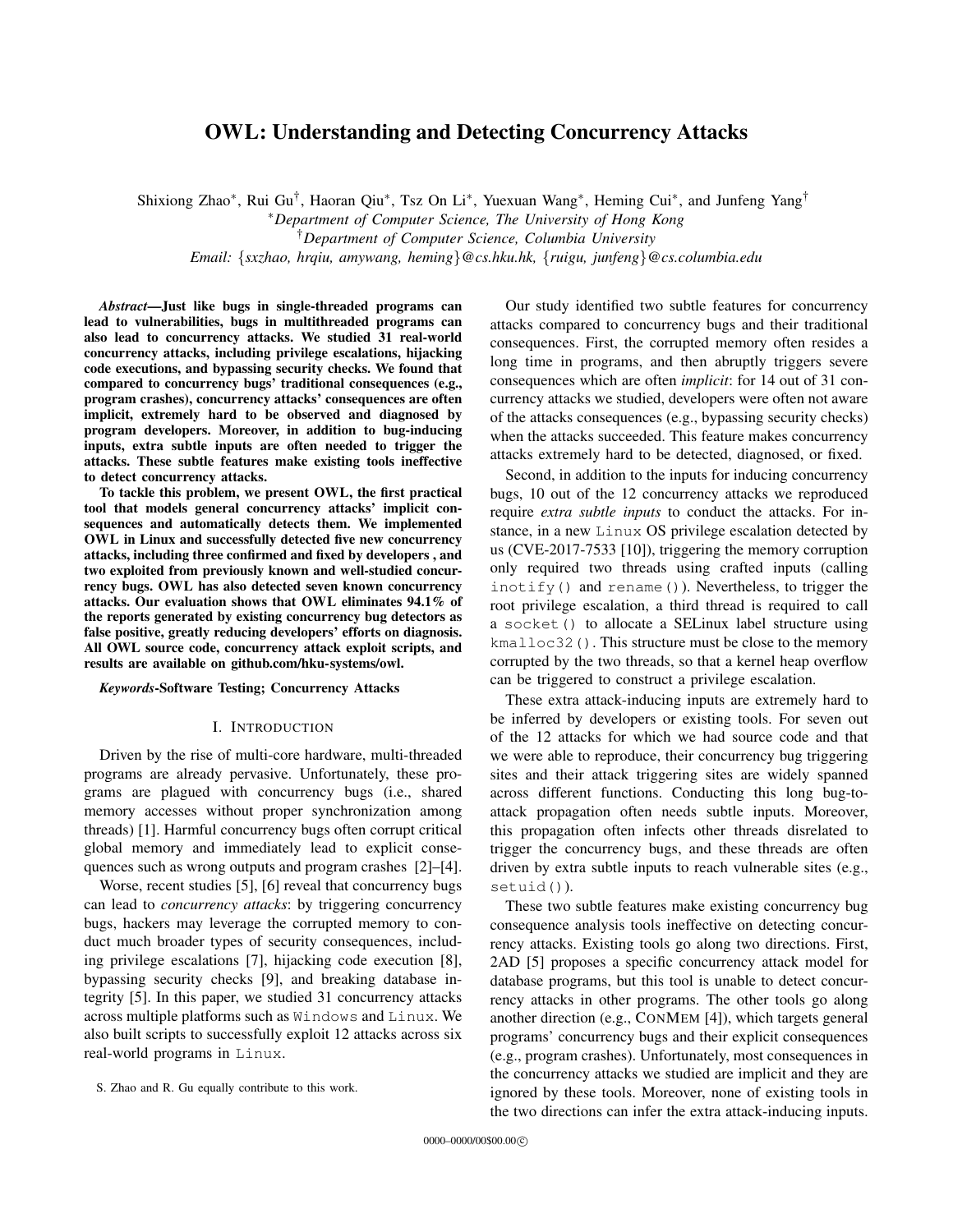Overall, despite much effort, a general concurrency attack analysis tool is highly desirable but missing.

To address this problem, we present a general concurrency attack inference model (§III-B) which incorporates the two features. In this model, the lifecycle of a concurrency attack consists of three phases. First, a concurrency bug is triggered and it corrupts shared memory. Second, the corrupted memory propagates along control-flow and dataflow, spreading across functions (i.e., inter-procedural propagation). Meanwhile, the corrupted memory can go across memory boundaries (e.g., buffer overflows) and infect other threads disrelated to trigger the concurrency bugs (i.e., interthread propagation). Finally, corrupted memory leads to severe security consequences when it flows to vulnerable sites (e.g., eval() and setuid()).

Leveraging this model, we present OWL, the first general concurrency attack detection tool (§III-C). A key challenge is to automatically infer the extra attack-inducing inputs. Conventional approaches like symbolic execution (e.g., UC-KLEE [11]) encounter path explosions when interprocedural or inter-thread propagation analysis is needed.

Our observation is that most attack inducing inputs for concurrency attacks already exist in a program's own or third-party test suites, and new global memory allocated by the extra inputs are often close to corrupted memory infected by concurrency bugs. Leveraging this observation, we built a new Attack Input Fuzzer (§III-C). It intercepts the instructions which may cause inter-thread propagations (e.g., buffer overflows) to dynamically monitor memory layouts at runtime and to record which instruction allocates the overflowed memory. Based on the recorded instructions, the fuzzer runs the test suites and automatically pinpoints the attack-inducing inputs from the test suites.

Another challenge is developing a scalable analysis method that can infer an inter-procedural bug-to-attack propagation. Our study shows that although the consequences of concurrency attacks are implicit, these consequences are triggered by five well-formatted types of vulnerable sites, including memory operations (e.g., strcpy()), NULL pointer dereferences, privilege operations (e.g., setuid()), file operations (e.g.,  $access()$ ), and process-forking operations (e.g., eval() in shell scripts). Moreover, a bug triggering instruction and its attack triggering instructions often shared a similar call stack. OWL introduces a scalable inter-procedural analyzer: it starts from bug triggering instructions in a report generated by concurrency bug detectors, propagates corrupted memory using data-flow and control-flow along the bug report's call stack, and finally locates potentially vulnerable sites.

We implemented OWL using LLVM [12] in Linux. OWL incorporates a set of concurrency bug detectors, including TSAN [13], VALGRIND [14] for user space and KTSAN [15], SKI [16] for kernel space. We evaluated OWL on six diverse, widely used programs, including Apache, Chrome, Libsafe, Linux, MySQL, and SSDB. OWL eliminated 94.1% of concurrency bug reports as false positives. With the greatly reduced reports, OWL effectively detected five new severe concurrency attacks, including three new attacks (CVE-2017-7533 [10], CVE-2016-1000324 [17], and CVE-2017-12193 [18]) confirmed and fixed by developers, and two new attacks exploited previously known and well-studied bugs in Apache. In addition, OWL detected seven known concurrency attacks without missing any one. The time cost of OWL was reasonable for testing.

The main contribution of this paper is OWL, the first practical, general concurrency attack detection tool. OWL incorporates a general model for understanding concurrency attacks and a new, practical attack input fuzzer. OWL has successfully detected five new concurrency attacks, and three of them have been confirmed and immediately fixed by the developers of RedHat, Android, and SSDB. The other two new attacks OWL detected were exploited on previously known and well studied concurrency bugs on Apache, which shows that existing enormous set of concurrency bugs deserve an extensive re-investigation for their concurrency attack consequences. We envision that OWL will attract further attention not only on detecting concurrency attacks, but also on diagnosing, fixing and defending against them.

The rest of this paper is structured as follows. §II introduces the background of concurrency attacks. §III gives an overview of the concurrency attack model and architecture of OWL. §IV and §V state the implementation of OWL. We evaluate OWL in §VI. We discuss and conclude in §VII.

# II. BACKGROUND

# *A. Concurrency Bugs*

Multi-threaded programs are prone to concurrency bugs, causing great loss in the real world [19]. Concurrency bugs are usually caused by shared memory access without proper synchronization among threads. Data race is the most common type of concurrency bugs, defined as two threads accessing the same memory byte concurrently and at least one access is write [20], [21]. Data race detecting is already mature in academia and industry [13], [14], [16]. In this paper, we augment current data race detectors to build OWL, the first practical and general concurrency attack detector.

CONMEM [4] focuses on explicit consequences of concurrency bugs. Its evaluation shows that 26 out of 70 realworld concurrency bugs only cause minor function issues, 7 of them cause program hangs and 37 of them cause program crashes. These findings have driven researchers making tremendous progress on detecting severe concurrency bugs. CONMEM [4] has successfully targeted concurrency bugs that result in program crashes and introduced a model explaining how concurrency bugs cause explicit memory crash. CONSEQ [22] augments this model, taking advantage of the explicit crash reports and implementing a backward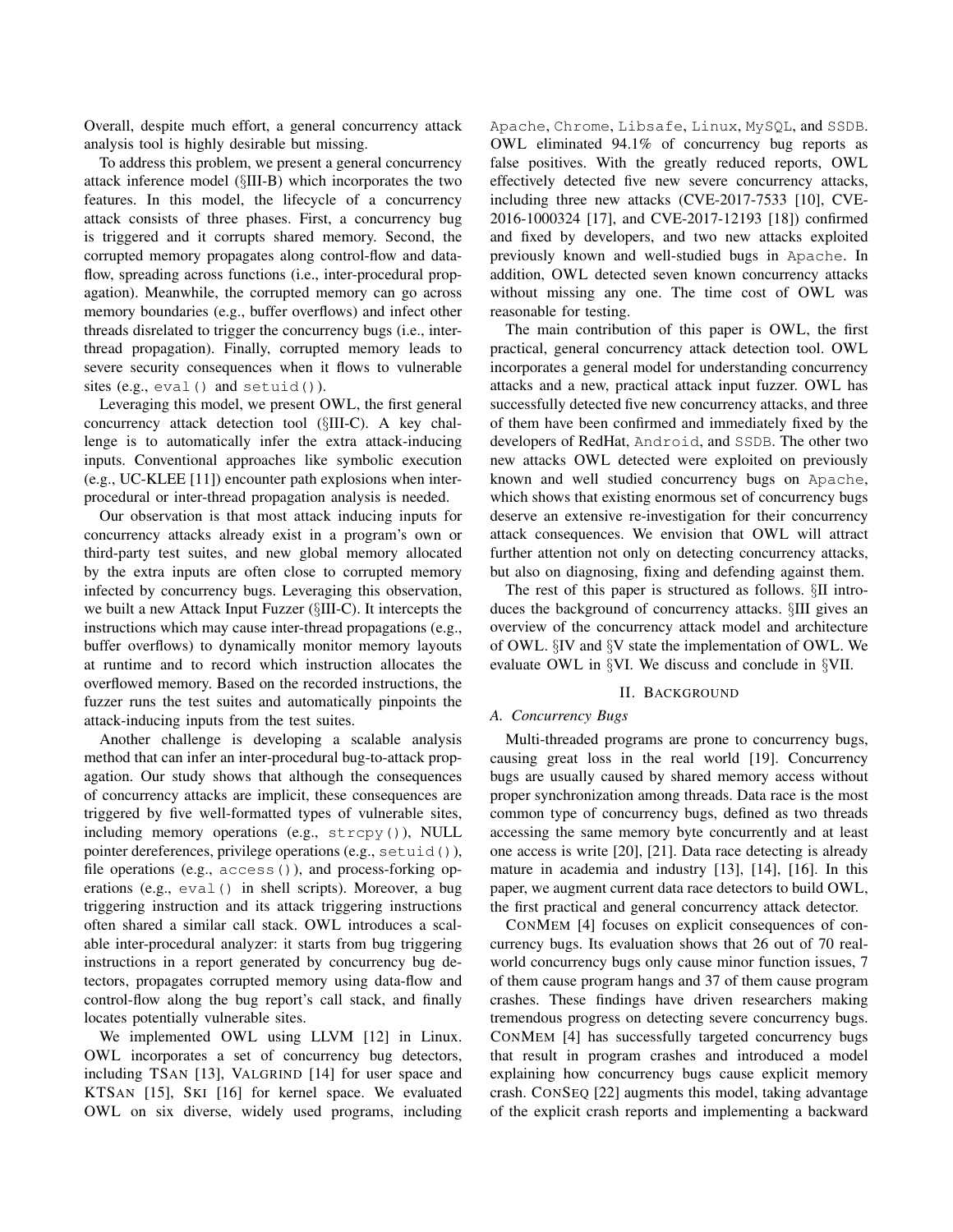approach to help improve the accuracy of concurrency bugs detection.

These tools [4], [22] assume that bug inducing instructions and their consequence inducing instruction are within the same function and they provide intra-procedural propagation analysis. However, our study reveals that, concurrency attack inducing instructions and their bug inducing instructions are widely spanned across different functions. For instance, Fig. 1 illustrates a stack overflow attack caused by data race in Libsafe. The variable corrupted in stack\_check afterward causes a violation of stack overflow protection in libsafe\_strcpy. This makes existing tools [4], [22] ineffective to pinpoint concurrency attacks.



Figure 1: A concurrency attack in the **Libsafe** security library. Dotted arrows mean the bug-triggering thread interleaving.

### *B. Concurrency Attacks*

A prior study [6] browses the bug databases of 46 realworld concurrency bugs and presents three major findings on concurrency attacks. First, concurrency attacks are severe threats: 35 of the bugs can corrupt critical memory and cause three types of violations, including privilege escalation, malicious code injection, and bypassing security authentication. Second, with crafted bug-inducing inputs, concurrency bugs that lead to attacks can be often triggered with high probability (less than 20 repeated program executions). Third, compared to traditional TOCTOU attacks, which stem from corrupted file accesses, pinpointing concurrency attacks is much more difficult because they stem from corrupted and miscellaneous memory accesses.

These three findings reveal that concurrency attacks can weaken or even bypass existing sequential defense tools, because these tools are mainly designed for sequential attacks. This prior study raises an open research question: what should an effective tool be for detecting concurrency attacks? Specifically, can existing concurrency bugs detection tools effectively detect these bugs and their attacks? The answer is probably NO because literature has overlooked these attacks [6].

A recent work 2AD [5] focused on detecting concurrency attacks in database programs. It introduces a new attack model called ACIDRain attack for databases. However, this tool is designed for special programs.

We conducted the first quantitative study on 31 concurrency attacks across four OS platforms (shown in Table I). To gain a deep understanding, we built scripts for 12 concurrency attacks among six real-world programs. We identified the two aforementioned features (§I).

Table I: A summary of consequences for the 31 concurrency attacks we studied across four platforms.

|                              | Linux | Windows | Darwin | FreeBSD |
|------------------------------|-------|---------|--------|---------|
| <b>Privilege Escalation</b>  |       |         |        |         |
| <b>Inject Malicious Code</b> |       |         |        |         |
| <b>Bypass Security Check</b> |       |         |        |         |
| <b>Violate Integrity</b>     |       |         |        |         |
| DoS/Crash                    |       |         |        |         |
| Total                        |       |         |        |         |

First, among 14 of 31 concurrency attacks, the corrupted memory often resides a long time in the programs, abruptly triggering severe consequences and remaining *implicit* to software developers. For instance, in the Libsafe attack we mentioned before (Fig. 1), the raced variable in stack\_check() affects behaviors of libsafe\_strcpy, and hence the stack overflow protection is silently bypassed. Moreover, for the five new attacks we detected (§VI-A), four of them incur implicit consequences (Linux root privilege escalation, file corruption, and use-after-free) without crashing the programs, and only one is explicit (DoS).

Second, in addition to the inputs for triggering concurrency bugs, 10 out of 12 required *extra subtle inputs* to conduct concurrency attacks. For instance, in the CVE-2017-7533 attack (Fig. 2), the data race caused by inotify\_handle\_event() and rename() can cause a kernel heap overflow when the second parameter of rename exceeds the memory allocated before. Since kernel processes share the same kernel heap, a third system call socket() allocates a netlbl\_lsm\_secattr structure on the same heap close to the corrupted memory. Hence, the first field of netlbl\_lsm\_secattr will be overwritten once the overflow succeeds. We leveraged this procedure to achieve a privilege escalation. Another known concurrency attack, CVE-2004-1235 [7], also requires extra threads to call extra system calls in addition to the bug triggering system calls.

Overall, no existing tool has incorporated either of these two features and we owe this as the key reason that existing tools are in-effective on detecting concurrency attacks.

# *C. Related works*

Concurrency reliability tools. Various prior systems work on concurrency bug detection [3], [4], [21]–[27], diagnosis [27]–[32], and correction [33], [34]. They focus on concurrency bugs themselves, while OWL focuses on security related consequences of concurrency bugs. Therefore, these systems are complementary to OWL.

CONMEM [4] is the most relevant tool to OWL, but it is not open source. CONMEM is not able to detect some concurrency attacks (e.g.CVE-2017-7533) because of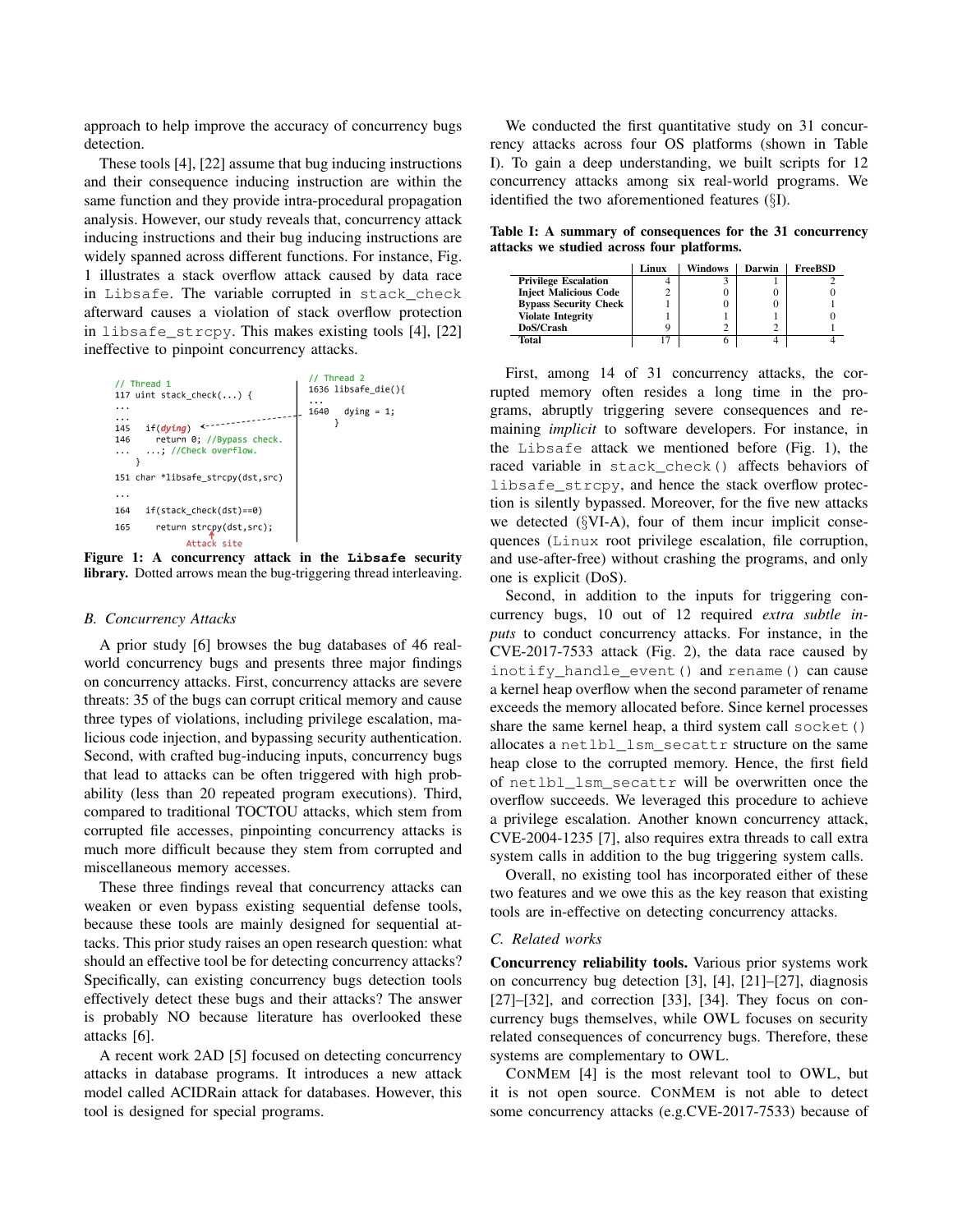```
//Thread 1
066 int inotify_handle_event(...)
101 event=kmalloc(strlen(file_name),...);
110 if (len)111
      strcpy(event->name, file_name); <Bug Site
                      // Thread 2
                      ... rename(file_name,longer_name)
//Thread 3
\ldots secattr =
              kmalloc(sizeof(netlbl_lsm_secattr))
... static inline void secattr_destroy(...)
      cache_free(secattr->cache); <Attack site
```
Figure 2: A new data race bug and privilege escalation attack detected by OWL in **Linux** Kernel. Both the bug and attack have been confirmed by RedHat, Android, and Kernel group, and assigned CVE-2017-7533.

two main reasons. First, CONMEM mainly handles explicit consequences such as program crashes, and it does not describe how to detect buffer overflows. Second, CONMEM is not designed to infer the extra attack-inducing inputs.

Static & Dynamic vulnerability detection tools. There are already a variety of static and dynamic vulnerability detection approaches [35]–[38]. Benjamin et al. [39] leverage pointer analysis to detect data flow from unchecked inputs to sensitive sites. This approach ignores control flow and thus it is not suitable to track concurrency attacks like the Libsafe one [40]. Yamaguchi et al. [35] did not incorporate inter-procedural analysis and thus is not suitable to track concurrency attacks either. Moreover, these general approaches are not designed to reason about concurrent behaviors (e.g., [35] cannot detect data races).

Symbolic execution. Scheduler control is a way to exploiting synchronization bugs by using interrupting and scheduling threads. Scheduler control can be utilized by OWL to find thread execution order of triggering concurrency attacks. Symbolic execution is an advanced program analysis technique that can systematically explore a programs execution paths to find bugs. Researchers have built scalable and effective symbolic execution systems to detect software bugs [41]–[44], block malicious inputs [45], preserve privacy in error reports [46], and detect programming rule violations [47]. Specifically, UCKLEE [44] has been shown to effectively detect hundreds of security vulnerabilities in widely used programs. Symbolic execution is orthogonal to OWL; it can augment OWL's input hints by automatically generating concrete vulnerable inputs.

### III. OVERVIEW

# *A. Preliminaries*

Patterns of concurrency bugs and attacks are diverse and complicated. We design the model to be general so that it can cover all the real-world concurrency attacks we studied. Therefore, we give some preliminaries and simplification first in order to make our discussion clear.



Figure 3: *Concurrency Attack Model*

Inputs are defined as the data a program reads from its execution environment, including not only the data read from files and sockets, but also command line arguments, return values of external functions such as gettimeofday(), and any external data that can affect program execution. Bug-inducing Inputs (*BI*) are the series of inputs that trigger a concurrency bug. Attack-Inducing Inputs (*AI*) are the inputs that trigger a concurrency attack. Each Input is fed to one **Thread**  $(T)$ , and we express each composition of inputs and threads with  $(T_i, I_i)$ . Triggering a concurrency bug requires:  $(T_1, B_1), (T_2, B_2), ..., (T_n, B_n), n \geq 2$ . Triggering a concurrency attack requires:  $(T_1, B_1)$ ,  $(T_2, B_2)$ , ...,  $(T_n,$ *BI<sub>n</sub>*),  $(T_{n+1}, AI_1)$ ,  $(T_{n+2}, AI_2)$ , ...,  $(T_{n+m}, AI_m)$ , n≥2, m≥0. In most concurrency attacks we studied,  $n = 2$  *and*  $m = 0$  *or* 1. Specifically, when  $m = 0$ , the attack site is within a bug inducing thread  $(T_1 \text{ or } T_2)$ . Therefore, the rest of this paper considers  $n = 2$  *and*  $m = 0$  *or* 1.

Global memory contains two kinds of memory space, the shared memory among threads within a program and the global kernel space. Corrupted memory is the memory corrupted by a concurrency bug, and the following memory pieces infected by the firstly corrupted memory. Corrupted memory propagates along data-flow and control-flow with Corrupted Instructions (instructions that operate on corrupted memory). We refer Attack Sites to corrupted instructions that may cause attacks, including memory operations (e.g., strcpy()), NULL pointer deferences, privilege operations (e.g., setuid()), file operations (e.g., access()), and process-forking operations (e.g., eval() in shell scripts). Moreover, we refer Corrupted Memory Operations to memory operations (e.g., memory () or direct writes to memory) that manipulate corrupted memory or are infected by corrupted memory. **alloc()** represents all the memory allocation functions across programs (e.g., malloc() in C program) and platforms (e.g., kmalloc() in Linux Kernel).

### *B. Concurrency Attack Model*

We present a general concurrency attack model (Fig. 3) with three phases: bug triggering, bug-to-attack propagation,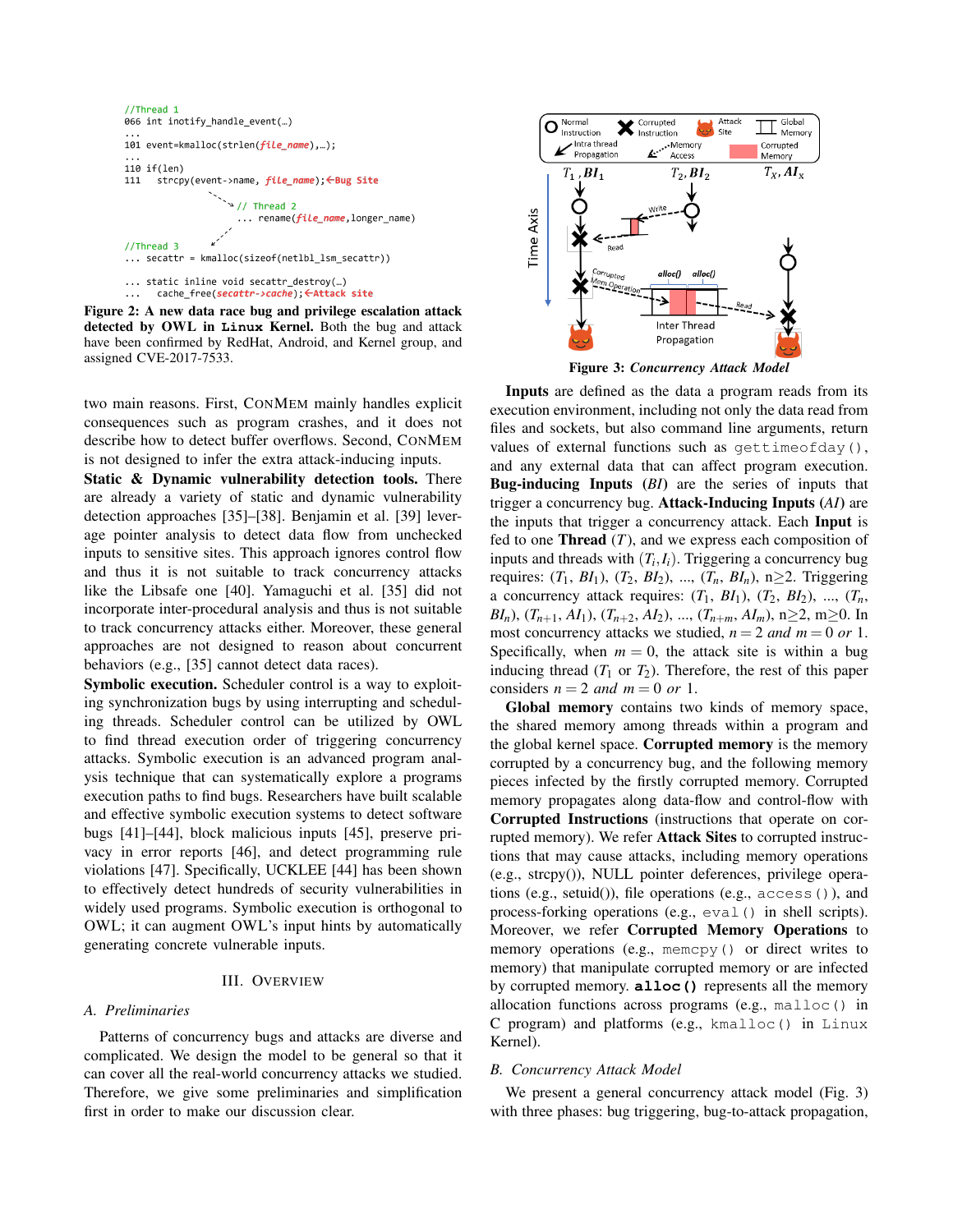

Figure 4: OWL's Architecture with two phases

and attack triggering.

Bug Triggering. In this model, a concurrency bug is triggered by  $(T_1, BI_1), (T_2, BI_2)$  with certain thread interleaving. For instance, in Fig. 3, *BI*<sup>1</sup> and *BI*<sup>2</sup> trigger a data race on the same byte in global memory.

Bug-to-attack Propagation. Corrupted memory propagates along control-flow and data-flow through program execution. When corrupted memory propagates to an attack site (e.g., setuid()), a concurrency attack succeeds. For instance, if corrupted memory affects any parameter in memcpy(), an overflow can happen and infect other threads  $(T_x)$ . If  $T_x$  is fed with  $AI_x$  which drives  $T_x$  to read some overflowed memory,  $T_x$  will become vulnerable and trigger a concurrency attack.

Attack Triggering. When the bug triggering thread  $(T_1)$ or the vulnerable thread  $(T_x)$  executes an attack site and the parameters of the attack site refer to corrupted memory, a concurrency attack can succeed. Currently our model contains five types of attack sites (§III-A), and more types can be added in the future.

### *C.* OWL*'s Architecture*

Fig. 4 shows OWL's architecture, which contains two major phases. The first phase is to reduce false positive reports, including a concurrency bug detector and a schedule reducer. The second phase is to infer actual attacks, including an inter-procedural static analyzer, an attack input fuzzer, and an attack verifier. The inputs of OWL are a program's source code and test suites.

OWL takes a bug report from the concurrency bug detectors and searches for a thread interleaving that can actually trigger the bug, greatly reducing false positive reports. OWL then passes the actual bug reports to its inter-procedural analyzer, which generates bug-to-attack propagation reports. Finally, OWL's attack input fuzzer takes the propagation reports, runs the test suites, and pinpoints attack-inducing inputs which can trigger attack sites.

Concurrency bug detector (§IV-A) uses existing concurrency bug detection tools. It receives program executables and test suites and produces concurrency bug reports at runtime.

Schedule Reducer (§IV-C) identifies actual concurrency bugs from the bug reports and eliminates false positive reports. It receives concurrency bug reports and a program's LLVM bitcode, and tries to search for a thread interleaving for  $T_1$  and  $T_2$  so that they can actually trigger a data race on the same memory byte.

Inter-procedural Static Analyzer (§V-A) does interprocedural static analysis to see whether corrupted memory may propagate to any attack sites through data-flow or control-flow. Also, it gives hints for potential inter-thread propagation (e.g., heap overflows). It receives the leftover concurrency bug reports from our Schedule Reducer and the LLVM bitcode, and produces vulnerability reports.

Attack Input Fuzzer (§V-B) takes the bug-to-attack propagation reports and runs a program's self-carrying or third-party test suites. It pinpoints attack-inducing inputs (e.g.,  $AI_x$  for  $T_x$ ) which can trigger potentially vulnerable instructions, if so, it records *Tx*.

Concurrency Attack Verifier (§V-C) takes the inserted breakpoints from the Schedule Reducer, the bug-inducing inputs from concurrency bug reports, and the attack-inducing inputs from the Fuzzer. It replays these taken inputs and sees whether an attack site can be executed. If so, it generates a concurrency attack report.

# *D. Detecting Example*

We take CVE-2017-7533 (Fig. 2), a new concurrency attack detected by OWL as an example. When we ran Trinity [48], a Linux system call benchmark tool, SKI (a kernel data race detector) generated 24.6K data race reports in total. One of them was a data race between the two system calls inotify handle event() and rename() on the same file. The former system call was invoked by a thread to monitor file modifications, while the latter was invoked by another thread to rename the file to a longer name. Because Linux did not properly synchronize the two system calls, a data race occurred and triggered this attack.

OWL's Schedule Reducer found a thread interleaving that triggered a race on a global file\_name variable shared by both threads. Then, OWL's inter-procedural static analyzer reported that a propagation from the variable to the src parameter of the attack site strcpy() in inotify\_handle\_event(). OWL viewed this as a potential buffer overflow and invoked attack input fuzzer to search for the extra inputs that can lead to attack.

Firstly, the fuzzer ran the system call inotify\_handle\_event() again and dynamically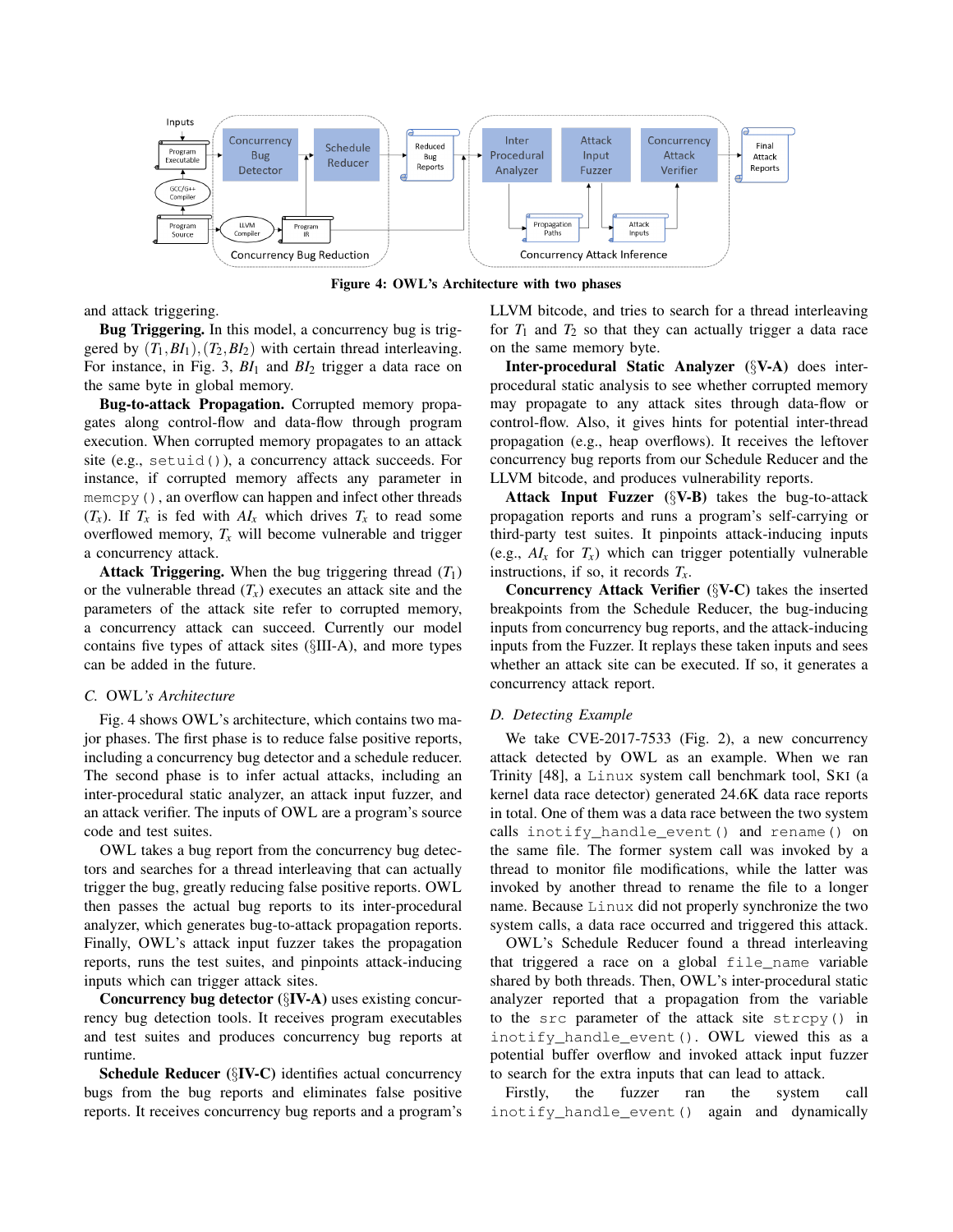collected the parameters of strcpy(). Meanwhile, memory allocation information was collected and the fuzzer located the dst parameter, which was pointed to a memory piece allocated by kmalloc32(). Secondly, the fuzzer ran Trinity to generate system calls and recorded the system calls which also used kmalloc32() to manage its memory. Leveraging the recorded system calls, we found that only when the socket() system call allocated a netlbl\_lsm\_secattr structure repeatedly and resided next to the corrupted dst memory address, an overflow happened to overwrite a function pointer in the netlbl\_lsm\_secattr structure. Leveraging the corrupted function pointer, we injected malicious code and successfully got the OS root privilege.

# IV. REDUCING SCHEDULES

This section presents OWL's schedule reducer component, including automatically annotating adhoc synchronizations (§IV-B) and pruning benign schedules (§IV-C). This component in total greatly reduced 94.1% of the total reports (see §VI-B). Moreover, this section presents OWL's integration with extant concurrency bug detectors (§IV-A).

# *A. Integration with Concurrency Bug Detectors*

OWL has integrated four popular race detectors: SKI, KTSAN for Linux kernels and TSAN, VALGRIND for application programs. To integrate OWL's algorithm (§V-A) with concurrency bug detectors, two elements are necessary for the detectors: the load instruction that reads the bug's corrupted memory and the instruction's call stack. We built parsers for each detector to provide uniformed bug reports for OWL. An issue for OWL to work with kernels is that SKI lacks call stack information. We configure Linux kernel with the CONFIG FRAME POINTER option enabled. Given a dump of the kernel stack and the values of the program counter and frame pointer, we were able to iterate the stack frames and constructed call stacks.

# *B. Annotating Adhoc Synchronization*

Developers use semaphore-like adhoc synchronizations, where one thread is waiting for a shared variable until another thread sets this variable to be "true". This type of adhoc synchronizations couldn't be recognized by TSAN or SKI and caused many false positives.

OWL uses static analysis to detect these synchronizations in two steps. First, by taking the race reports from detectors, it sees if the "read" instruction is in a loop. Then, it conducts an intra-procedural forward data and control dependency analysis to find the propagation of the corrupted variable. If OWL encounters a branch instruction in the propagation chain, it checks if this branch instruction can break the loop. Last, it checks if the "write" instruction assigns a constant to the variable. If so, OWL tags this report as an "adhoc sync".

Compared to the prior static adhoc sync identification method SyncFinder [49], which finds the matching "read" and "write" instruction by statically searching program code, our approach leverages the actual runtime information from the race reports, so ours is much simpler and more precise.

# *C. Verifying Real Data Races*

OWL's schedule reducer also contains a dynamic race verifier to check whether the reduced race reports are indeed real races. The verifier is lightweight because it is built on top of the LLDB debugger. We found that a good way to trigger a data race is to catch it "in the racing moment". The verifier sets thread-specific breakpoints indicated by TSAN race reports. "Thread specific" means when the breakpoint is triggered, we only halt that specific thread instead of the whole program. The rest of the threads are still able to run. In this way, we can catch the race when both of the racing instructions are reached by different threads and are accessing the same address.

For each run, OWL verifies one race. Once a data race is verified, the verifier goes one step further. It prints the following dynamic information as security hints including, the racing instructions from source code, the value they're about to read and write and the type of the variable that these instructions are about to read or write. These hints show whether a NULL pointer difference can be triggered or an uninitialized data can be read because of the race.

RaceFuzzer [28] adopts the same core idea of "thread specific breakpoints" and data race verification. OWL's dynamic race verifier provides a lightweight, general, easy to use way (integrated with the existing debuggers) in verifying potentially harmful data races and their consequences.

There are two cases that could cause OWL's race verifier to miss real races. First, if the race detector does not detect the race upfront, the verifier will not report the race either. Second, depending on runtime effects (e.g., schedules), some races can't be reliably reproduced with 100% success rate [50]. Because all implementations of OWL's dynamic verifiers are based on LLDB. For the Linux kernel, our dynamic verifiers can be in practice implemented in QEMU [51].

### V. CONCURRENCY ATTACK INFERENCE

### *A. Inter-procedural Analysis*

Algorithm 1 shows OWL's static inter-procedural analyzer's algorithm. It takes a program's LLVM bitcode in SSA form, an LLVM load instruction that reads from the corrupted memory of a concurrency bug report, and the call stack of this instruction. The algorithm then does interprocedural static analysis to see whether corrupted memory may propagate to any attack site (§III-B) through data or control flows. If so, the algorithm outputs the propagation chain in LLVM IR format as the bug-to-attack hint for developers.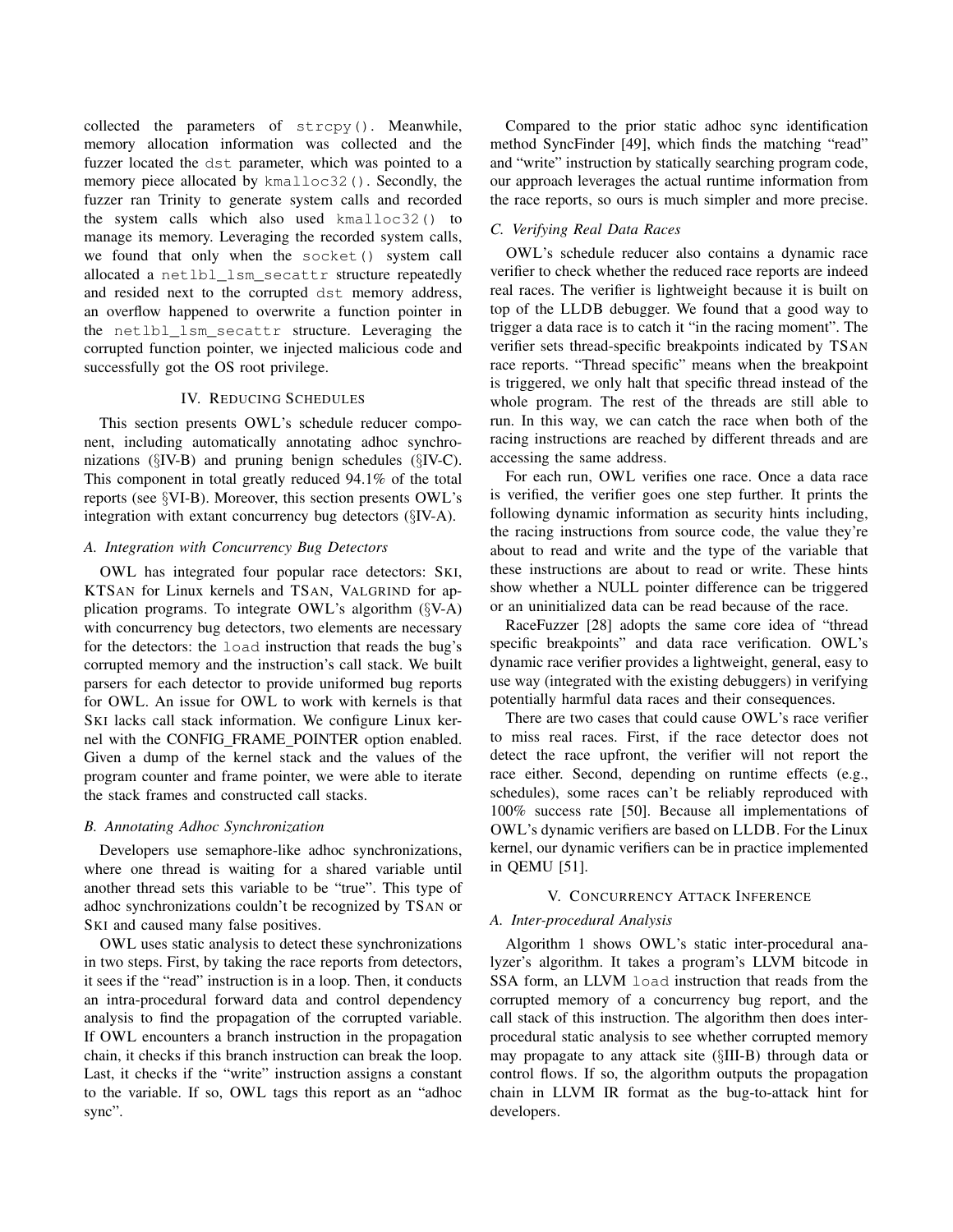| Algorithm 1: Scalable inter-procedural analysis |  |  |  |  |  |  |
|-------------------------------------------------|--|--|--|--|--|--|
|-------------------------------------------------|--|--|--|--|--|--|

| л.                                                                         |
|----------------------------------------------------------------------------|
| Input: program <i>prog</i> , start instruction si, si call stack cs        |
| Global: corrupted instruction set crptIns, vulnerability set vuls          |
| DetectAttack(prog, si, cs)                                                 |
| crptIns.add si                                                             |
| while $cs$ is not empty $do$                                               |
| function $\leftarrow$ cs.pop                                               |
| $ctrlDep \leftarrow false$                                                 |
| DoDetect(prog, si, function, ctrlDep)                                      |
| DoDetect(prog, si, function, ctrlDep)                                      |
| set <i>localCrptBrs</i> $\leftarrow$ empty                                 |
| <b>foreach</b> succeeded instruction $i$ <b>do</b>                         |
| bool ctrlDepFlag $\leftarrow$ false                                        |
| foreach branch instruction cbr in localCrptBrs do                          |
| if $i$ is control dependent on $\textit{cbr}$ then                         |
| $ctrlDepFlag \leftarrow true$                                              |
| if ctrlDep or ctrlDepFlag then                                             |
| <b>if</b> <i>i.type</i> ( <i>)</i> $\in$ <i>vuls</i> <b>then</b>           |
| ReportExploit(i, CTRL_DEP)                                                 |
| <b>if</b> <i>i.type</i> () $\in$ <i>corruptedMemOp</i> <b>then</b>         |
| ReportOverflow(i, DATA_DEP)                                                |
| if $i.isCall()$ then                                                       |
| foreach actual argument <i>arg</i> in <i>i</i> do                          |
| if $arg \in \text{crptIns}$ then                                           |
| crptIns.add i                                                              |
| <b>if</b> <i>i.type</i> ( <i>)</i> $\in$ <i>vuls</i> <b>then</b>           |
| ReportExploit(i, DATA_DEP)                                                 |
| <b>if</b> <i>i.type</i> ( <i>)</i> $\in$ <i>corruptedMemOp</i> <b>then</b> |
| ReportOverflow(i, DATA DEP)                                                |
| if $f.isInternal()$ then                                                   |
| cs. push f                                                                 |
| DoDetect(prog, f.first(), f, ctrlDep or ctrlDepFlag)                       |
|                                                                            |
| $cs$ .pop<br>else                                                          |
| foreach <i>operand op in i</i> do                                          |
|                                                                            |
| if $op \in \text{crpt}$ is then                                            |
| <b>if</b> <i>i.type</i> ( <i>)</i> $\in$ <i>vuls</i> <b>then</b>           |
| ReportExploit(i, DATA_DEP)                                                 |
| <b>if</b> <i>i.type</i> () $\in$ <i>corruptedMemOp</i> <b>then</b>         |
| ReportOverflow(i, DATA_DEP)                                                |
| crptIns.add i                                                              |
| if <i>i.isBranch</i> () then                                               |
| localCrptBrs.add i                                                         |
| $\textbf{ReportExplot}(i, type)$                                           |
| if $i$ is never reported on type then                                      |
| ReportToDeveloper()                                                        |

The algorithm works as follows. It first adds the corrupted read instruction into a global corrupted instruction set, it then traverses all following instructions in the current function and if any instruction is affected by this corrupted instruction set ("affected" means any operand of current instruction is in this set), it adds the instruction into this corrupted set. The algorithm looks into all successors of branch instructions as well as callees to propagate this set. It reports a potential concurrency attack when an attack site (§III-B) is affected by this set. Moreover, it reports a potential buffer overflow when a memory operation is affected by this set.

To achieve reasonable accuracy and scalability, we made three design decisions. First, based on our finding that bugs and attacks often share similar call stack prefixes, the algorithm traverses the bug's call stack (§II-B). If the algorithm does not find an attack site on the current call stack and its callees, it pops the latest caller in the current call stack and checks the propagation through the return value of this call, until the call stack becomes empty and the traversal of current function finishes. This targeted traversal makes the algorithm scale to large programs with greatly reduced false reports (Table IV).

Second, the algorithm tracks propagation through LLVM virtual registers [12]. Similar to relevant systems [22], [32], our design did not incorporate pointer analysis [52], [53] because one main issue of such analysis is that it typically reports too many false positives on shared memory access in large programs.

Our analyzer compensates the lack of pointer analysis by: (1) tracking read instructions in the detectors at runtime  $(\S$ IV-A), and (2) leveraging the call stacks to precisely resolve the actually invoked function pointers (another main issue in pointer analysis).

Third, some detectors do not have read instructions in the reports (e.g., write-write races), and we modified the detectors to add the first load instruction for these reports during the detection runs (§IV-A).

All five types of vulnerability sites we found (§III-B) have been incorporated in this algorithm. The generated attack site reaching branches from this algorithm serves as bug-toattack propagation hints and helped us identify subtle inputs to detect five new attacks and seven known ones (§VI-A).

### *B. Attack Input Fuzzing*

A main challenge for OWL's attack input fuzzer is how to check whether the memory corrupted by the bug triggering threads can infect other threads and lead to attacks. For instance, in our model ( $\S$ III-B), given that  $T_1$  and  $T_2$ have corrupted global memory with a concurrency bug, our fuzzer's goal is to find  $(T_x, A I_x)$ , which can leverage the corrupted memory to hit an attack site. However, checking whether two threads can violate a certain property is NPhard [54] and unpractical to academia and industry attack detection. To the best of our knowledge, no existing fuzzer is designed to tackle this challenge due to two reasons  $(SII-C)$ : (1) no existing fuzzer (e.g., Driller [55] and UC-KLEE [11]) considers a memory corruption model with concurrent threads, and (2) their symbolic execution techniques often scale poorly on the inter-procedural bug-toattack propagation paths.

To mitigate this challenge, OWL's attack input fuzzer takes the bug-to-attack propagation hints from its analyzer  $(\S{V-A})$ , and infers potential memory areas that may be overflowed by memory corruption operations. Then, the fuzzer runs a program's own or third-party test suites to pinpoint extra threads and their attack inputs, which can allocate memory blocks near the corrupted memory blocks.

In an implementation level, OWL's fuzzer consists of three steps for each program. First, given the bug-to-attack reports (LLVM instructions) generated from OWL's interprocedural analyzer, the fuzzer collects the list of static corrupted memory instructions that manipulate corrupted memory or are infected by corrupted memory.

The second step is a replay. The fuzzer re-runs the test suites, including the inputs that trigger the concurrency bug.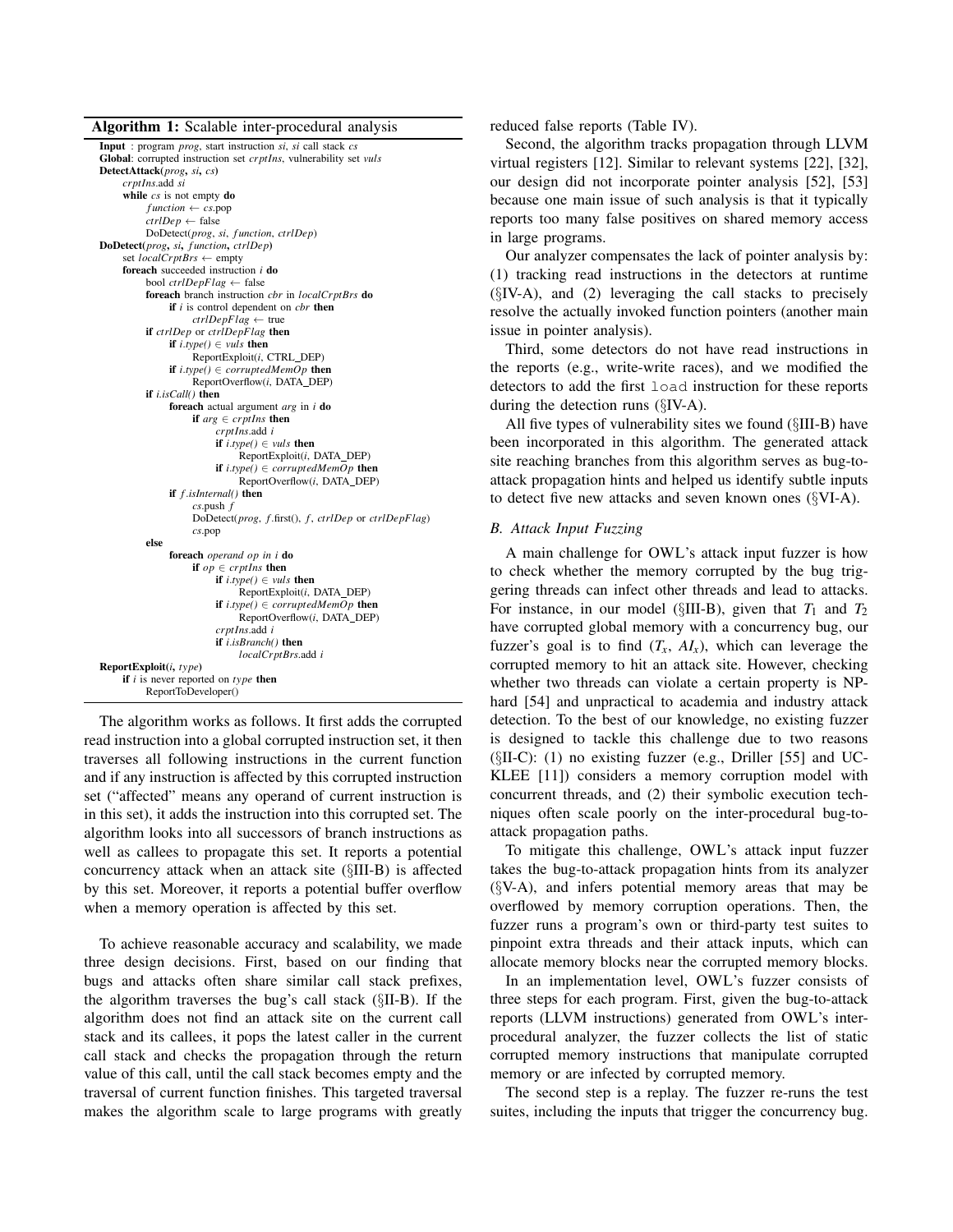It records the lifecycles of all memory blocks managed by alloc() and de-alloc() operations for all threads of the program. During the replay, for the memory blocks which are infected (written) by the corrupted instructions collected from the first step, the fuzzer marks these blocks as "corrupted".

Third, the fuzzer traverses all the memory blocks *B* without the "corrupted" mark. If *B* is next to a "corrupted" block and a thread  $T_x$  reads from *B*, the fuzzer reports this thread  $T_x$  and its input  $AI_x$  as vulnerable. Finally,  $(T_1,$  $BI_1$ ),  $(T_2, BI_2)$  and  $(T_x, AI_x)$  will be fed to OWL's attack verifier (§V-C) to search for a thread interleaving to conduct a concurrency attack.

OWL's fuzzer supports both userspace programs and Linux kernel. We leveraged two Linux tools, Kprobe for kernel and Uprobe for userspace, to achieve dynamic tracing of functions. Our evaluation (§VI-C) shows that the fuzzer is effective in finding potential attack-inducing inputs from a large number of test cases generated by test suites.

# *C. Concurrency Attack Verifier*

OWL's verifier is built on LLDB so it is lightweight. It takes the bug-inducing inputs and attack-inducing inputs from the fuzzer  $(\S{V-B})$ , replays the inserted breakpoints from the schedule reducers (§IV-C), and then checks whether an attack site is hit. If so, it outputs a concurrency attack report.

# VI. EVALUATION

We evaluated OWL on six widely used C/C++ programs and used common test suites of these programs as workloads (Table II). Our evaluation was done on a machine with a 2.60 GHz 24 hyper-threading cores Intel Xeon CPU, 64 GB memory, and 1TB SSD, running Linux-4.10.0-35-generic.

Table II: Test suites for the six programs. The test suites we used for generating race reports and testing efficiency and performance of OWL. In addition to test suites, we also involve all the 12 exploitation scripts as test cases.

| <b>Name</b> | <b>Test Suites</b>         |
|-------------|----------------------------|
| Linux       | Trinity (Syscall bench)    |
| SSDB        | SSDB-bench                 |
| Libsafe     | Attack exploit script      |
| MySQL       | <b>DBT2</b> Benchmark Tool |
| Chrome      | Octane 2.0                 |
| Apache      | Ab (Apache bench)          |

We focused our evaluation on four key questions:

- Can OWL detect new and known concurrency attacks in real-world programs? (§VI-A)
- How many false-positive reports from concurrency bug detection tools can OWL reduce? (§VI-B)
- Can OWL infer the extra attack inputs? (§VI-C)
- How much time does OWL cost? (§VI-D)

### *A. Detecting New and Known Concurrency Attacks*

OWL detected five new concurrency attacks listed in Table III. For three out of five new attacks, both the concurrency bugs and the concurrency attack consequences are new. One attack is CVE-2017-7533 [10], which caused a Linux OS root privilege escalation. This attack has been confirmed and fixed by RedHat developers immediately after we reported it. Android also gave us a \$2500 reward for reporting this severe attack. The other two attacks ( CVE-2017-12193 [18] and CVE-2016-1000324 [17]) have been confirmed and fixed by RedHat and SSDB developers respectively. Surprisingly, although the two old concurrency bugs Apache-25520 and Apache-46215 have been reported over years and well studied, OWL still detected two new concurrency attack consequences on these bugs: one attack is HTML integrity violation and the other is an integer overflow with a DoS attack.

Currently, OWL focuses on practical and scalable detection for concurrency attacks, and its inter-procedural analysis  $(\S1)$  may miss real attacks. To evaluate whether OWL may miss attacks, we applied OWL on 7 known concurrency attacks listed in Table III. OWL detected all these known attacks.

The first new concurrency attack (CVE-2017-7533 [10], shown in Fig. 2) detected by OWL is caused by a new data race between inotify\_handle\_event() and rename(). Our static analyzer ( $\S$ V-A) reported that the data race may cause a buffer overflow. We used Attack Input Fuzzer, which gave nine potential victim system calls and their allocated memory could be overflowed. After manually analyzing the nine victim inputs, we found a specific bind() system call can generate a SELinux structure netlbl\_lsm\_secattr, which has a function pointer void (\*free) in the front. Destroying the socket leads to dereference of the function pointer void (\*free). We overwrote this function pointer to point to a piece of malicious code mmap() in kernel space and successfully got an OS root privilege.

|     | //Thread 1                                                                   |
|-----|------------------------------------------------------------------------------|
|     | $\ldots$ add key()                                                           |
|     | 491 assoc array insert into terminal node()                                  |
|     | case present leaves cluster but not new leaf                                 |
| 609 | $edit\rightarrow set[0].ptr =$<br>(node->back pointer)->slots; ← can be NULL |
|     |                                                                              |
|     | // Thread 2                                                                  |
|     | r2 = request_key()← NULL ptr dereference                                     |



The second new concurrency attack (shown in Fig.5) was reported by OWL as a potential NULL pointer dereference attack, caused by two threads both running request\_key() system calls. OWL first received a data race report on the node->back\_pointer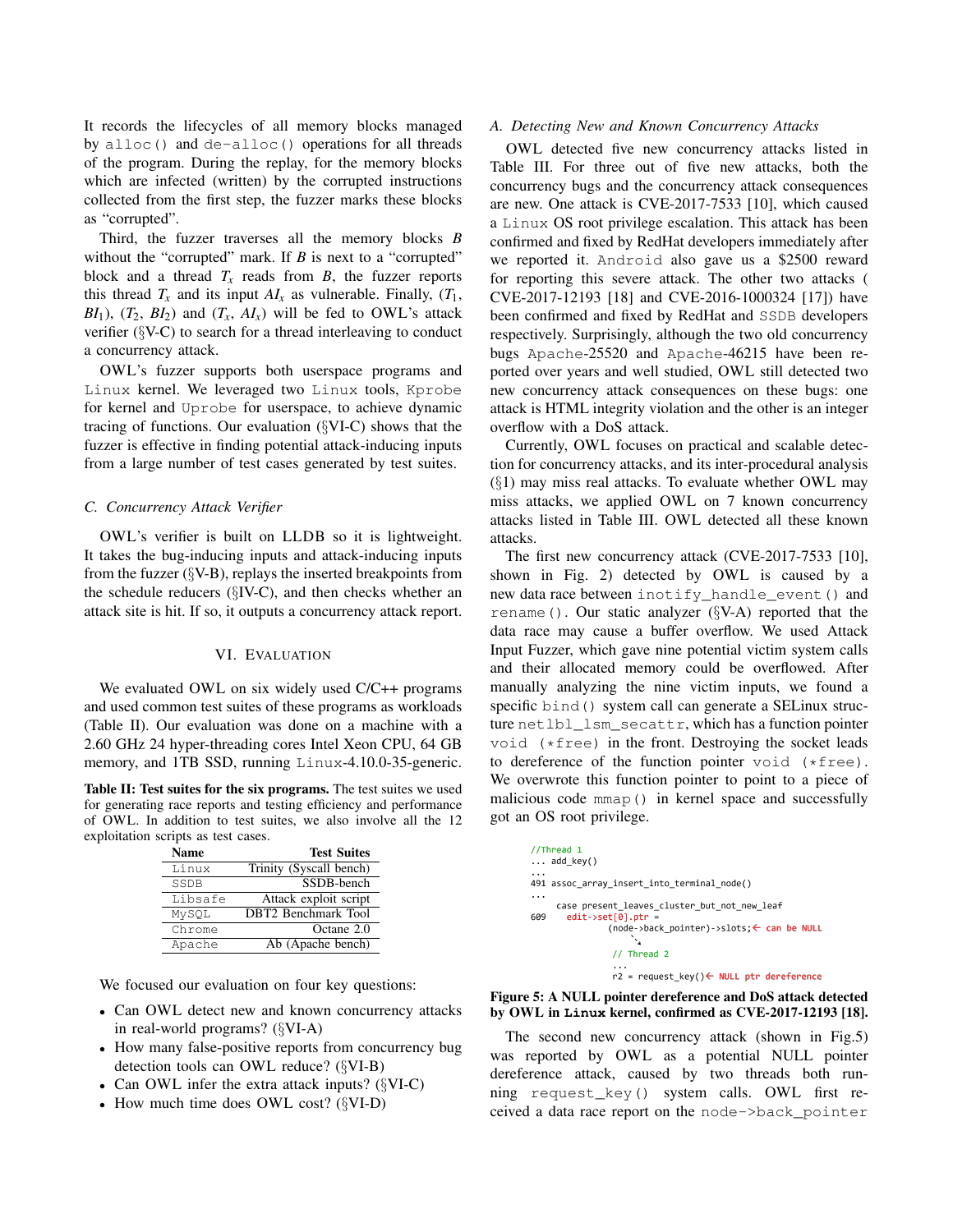Table III: OWL's detection results on concurrency attacks. With the listed subtle inputs, all these attacks were often triggered within 20 repeated queries or loops except for the Apache one and Linux 4.11.9 one. The three new attacks detected by OWL in Linux 4.11.9, Linux 4.12.1 and SSDB 1.9.2 have been confirmed as CVE-2017-7533, CVE-2017-12193, and CVE-2016-1000324.

| <b>Attack Name</b> | <b>Software Version</b> | <b>Vulnerability Type</b> | <b>Need Subtle Attack Input?</b>                 | New Bug?   | New Attack? |
|--------------------|-------------------------|---------------------------|--------------------------------------------------|------------|-------------|
| CVE-2017-7533      | $Linux-4.11.9$          | Privilege escalation      | Three syscalls                                   | <b>New</b> | New         |
| CVE-2017-12193     | Linux-4.12.1            | NULL pointer deref        | Repeated add $key()$                             | <b>New</b> | New         |
| CVE-2016-1000324   | SSDB-1.9.2              | Use after free            | No need                                          | <b>New</b> | New         |
| Apache-25520       | Apache-2.0.48           | Integrity violation       | Loop with two log requests                       | Known      | New         |
| Apache-46215       | Apache-2.2.10           | Integer overflow          | Decreasing worker threads                        | Known      | New         |
| CVE-2004-1235      | $Linux-2.6.10$          | NULL pointer deref        | Syscall parameters                               | Known      | Known       |
| CVE-2009-1527      | $Linux-2.6.29$          | Privilege escalation      | Syscall parameters                               | Known      | Known       |
| CVE-2010-3412      | $Chrome-6.0.472.58$     | Use after free            | No need                                          | Known      | Known       |
| CVE-2015-1125      | $Libsafe-2.0-16$        | Buffer overflow           | $\overline{\text{Loops}}$ with $\text{stropy}()$ | Known      | Known       |
| MySOL-24988        | $MvSOL-5.0.27$          | Access permission         | <b>FLUSH PRIVILEGES</b>                          | Known      | Known       |
| MySOL-35589        | $MvSOL-5.1.35$          | Double free               | <b>SET PASSWORD</b>                              | Known      | Known       |
| Apache-21287       | Apache-2.0.48           | Double free               | PhP queries                                      | Known      | Known       |

and OWL's inter-procedural analyzer reported a potential pointer dereference on the node->back\_pointer. With the report provided by OWL, we found that the node->back\_pointer can be set to NULL without checking. Hence we conducted a DoS attack based on this NULL pointer dereference. This attack is confirmed as CVE-2017-12193 [18] by RedHat and immediately fixed by Linux Kernel team.

|          | // Thread 1                                         |                             |
|----------|-----------------------------------------------------|-----------------------------|
|          | 355 log clean thread func(void *arg){               |                             |
| 356      | $BinlogQueue *logs =$                               |                             |
| $\cdots$ | (BinlogQueue *)arg;                                 |                             |
| 357      |                                                     | // Thread 2                 |
| 358      | while(!logs->thread quit){                          |                             |
| 359      |                                                     | 190 ~BinlogQueue(){         |
| 360      |                                                     | .                           |
| 361      | ł                                                   | 200<br>$db = NULL$<br>201 } |
| .        |                                                     |                             |
| 371      | logs->del range(start, end);                        |                             |
| 375      | - 7                                                 |                             |
| 380 }    |                                                     |                             |
|          |                                                     |                             |
|          | 341 int del range $()$                              |                             |
| 342      | while(start $\le$ end){                             |                             |
| 347      | Status $s = db$ ->Write(); $\leftarrow$ Attack Site |                             |
| 351      |                                                     |                             |

Figure 6: A new concurrency bug and use-after-free attack detected by OWL in **SSDB**-1.9.2, confirmed as CVE-2016- 1000324 by **SSDB** developers in their emails [17].

The third new concurrency attack (CVE-2016- 1000324 [17]) detected by OWL is caused by a new data race and a new use-after-free attack in SSDB. Fig. 6 shows the details of this vulnerability. During a server shut-down, SSDB uses adhoc synchronization to synchronize among threads. However, it is possible that line 359 is executed before line 200. This race causes log\_clean\_thread\_fun failing to break out from the while loop. Moreover, log\_clean\_thread\_fun could execute del\_range which could use db and cause a use-after-free. Furthermore, line 347 contains a function pointer dereference which could cause log corruption or program crash if the memory area was shared and reused by other threads.

OWL's static analyzer (§V-A) identified the vulnerability site at line 347 because it contains a pointer dereference. This site is control-dependent on the corrupted branch at line 359. OWL's dynamic vulnerability verifier (§V-C) further verified that another thread would free the memory area and set the pointer to NULL before the dereference within this thread. We reported the race and its consequential attack to SSDB developers and got confirmed.

```
1327 ap_buffered_log_writer(void *handle, ...)
... 
1334 { 
1335 char *str;<br>1336 char *s
1336 char *s;<br>1336 char *s;<br>1337 int i:
1337 int i;<br>1338 ann st;
1338 apr_status_t rv; 
1339 buffered_log *buf = (buffered_log*)handle; 
...<br>1342
1342 if (len + buf->outcnt > LOG_BUFSIZE) {<br>1343 flush log(buf);
           \int_0^1 flush_log(buf);
1344 } 
... 
1357 else {<br>1358 for(i=0,s=&buf->outbuf[buf->outcnt];i<nelts;++i) {<br>1359 memcpy(s,strs[i], trl[i]);← vulnerable site
                memcpy(s, strs[i], trl[i]); \leftarrow vulnerable site<br>s += strl[i];
1360<br>1361<br>1362
1362 buf->outcnt += len;<br>1363 rv = APR SUCCESS:
           rv = APR\_SUCCES;\}1364 } 
...<br>1366  }
```
 Figure 7: A new HTML integrity violation attack exploited by OWL based on known bugs in **Apache**-2.0.48.Although the bug has been reported and studied over years, we are the first to exploit an attack based on this bug.

The fourth new attack stems from a known data race in Apache. This attack could write Apache's own request logs into other users' HTML files stored in Apache, causing a HTML integrity violation and information leak. Fig. 7 shows the code of this vulnerability from the Apache-25520 bug [56]. buf->outcnt is shared among threads and serves as an index of a buffer array. Lacking proper synchronization when modifying this variable at line 1362, a data race occurred and caused the server to write wrong contents to buf->outbuf.

Worse, the wrong contents could also overflow buf->outbuf and cause a buffer overflow. Even worse, Apache stores the file descriptor of its HTTP request log next to buf->outbuf. We constructed a onebyte overflow of buf->outbuf, successfully corrupted this file descriptor, and made Apache's own HTTP request logs written to an HTML file with the corrupted value of this file descriptor.

Although this data race has been well studied by re-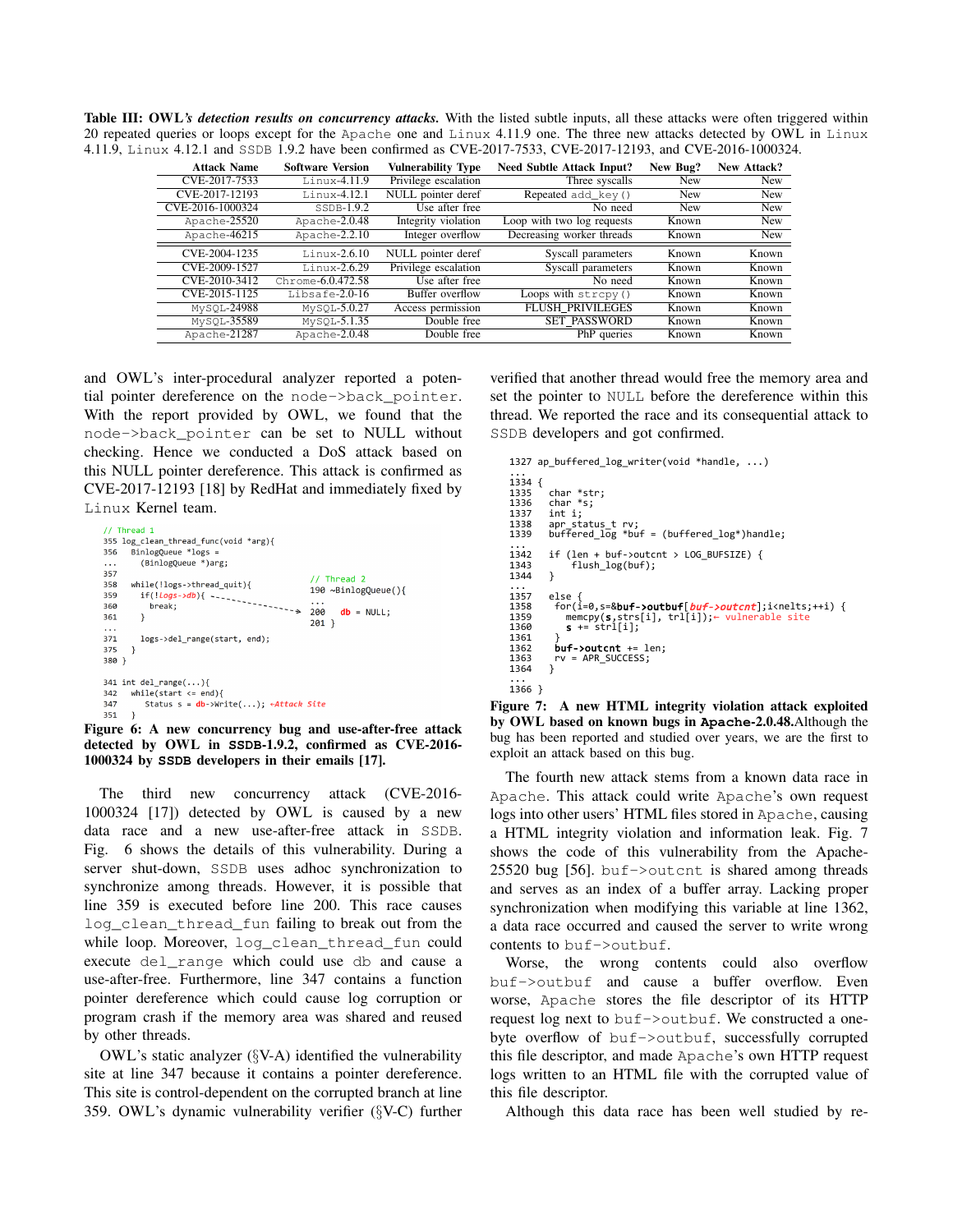searchers [57], people thought the worst consequence of this bug might just be corrupting Apache's own request log. We are the first to detect this HTML integrity violation attack with OWL and the first to construct the actual exploit scripts.

OWL's vulnerability analysis (§V-A) pinpointed the vulnerable site at line 1359 and inferred that this line is datadependent on the corrupted variable at line 1358. OWL's dynamic race verifier (§IV-C) triggered the race and showed how many bytes in buf->outbuf were overflowed.

```
size_t busy; /* busyness factor */
// Thread 1
588 static int proxy_balancer_post_request(…)
...
616 if (worker && worker->s->busy) 
617 worker->s->busy--; 
      // Thread 3
     1138 static proxy_worker *find_best_bybusyness(...)
     ...
               proxy_worker *mycandidate = NULL;
      ...
1192 if (!mycandidate 
     1193 || worker->s->busy < mycandidate->s->busy 
      1194 || ...
1195 mycandidate = worker; ← vulnerable site 
                            // Thread 2
616 if (worker && worker->s->busy) 
                            617 worker->s->busy--;
```
 Figure 8: *A new integer overflow and DoS attack exploited by* OWL *based on a known bug* **Apache***-46215.*The bug is reported over years but OWL first found it could be utilized to trigger attacks.

The last new concurrency attack is an integer overflow DoS attack based on a known Apache-46215 data race. Fig. 8 shows the Apache-46215 bug [58]. Each Apache worker thread contains a field worker->s->busy indicating its status (busy or not). An Apache load balancer component contains threads to concurrently increment or decrement these flags for worker threads when they start or finish serving requests. However, as shown at line 616, this is a data race because developers forgot to use a lock during the counter increment and decrement.

Over years, this status counter has been viewed as statistic information and its data race does not matter much extent. Unfortunately, this counter is an unsigned integer, and an integer overflow could be triggered during the decrement. In some cases, the counter could be overflowed and become the largest unsigned integer (i.e., marking a thread the "busiest" one). The check at line 617 can be easily bypassed because of the race. Since load balancer assigns future requests based on the worker threads' counters, arbitrary worker threads in Apache can be viewed as the busiest ones and be completely ignored, causing a DoS attack on these threads and a significant downgrade of Apache's throughput.

OWL detected this concurrency attack as follows. OWL's race detector detected a race between line 617 and line 1192. OWL's dynamic race verifier reported a detailed dynamic race information including the racing instructions, the value they could read or write to the variable, and the types of the variables. We then found worker->s->busy in some worker threads had an overflowed value: 018,

446, 744, 073, 709, 551, 614. OWL's vulnerability analysis (§V-A) reported that a pointer assignment could be control-flow dependent on the corrupted branch at line 1192. OWL's vulnerability verifier verified that the branch was indeed corrupted and line 1195 was reachable.

The above five new concurrency attacks were overlooked by prior reliability and security tools mainly due to three reasons. First, compared to OWL's reduced vulnerable reports, existing concurrency bug detector generate at least 71X more data race reports in Apache and 14X more reports in Linux. Developers' burden is heavy using existing concurrency bug detection tools, because diagnosing all these reports is just like finding needles in a haystack.

Second, for both the new and known concurrency attacks we evaluated, OWL's inter-procedural analysis (§V-A) precisely pinpoints bug-to-attack propagation across different functions and threads. In contrast, existing concurrency bug consequence analysis tools only provide intra-procedural analysis and they only analyze the explicit consequences, thus they have not reported any concurrency attack we evaluated in this paper.

Third, to the best of our knowledge, none of the existing tools is designed to infer the extra attack-inducing inputs. Therefore, even if a concurrency bug and its concurrency attack is within the same function, it is still hard for existing tools to get the attack inducing inputs.

# *B. Reducing False-positive Race Reports*

Table IV shows OWL's results. The third column indicates the number of raw reports generated by our race detectors. The fourth and fifth columns show the number of the remaining reports after static analysis and further after dynamic verification respectively. Overall, OWL is able to prune 93.0% schedule cases of false positives in Linux kernel and 97.7% for the other applications. This significant reduction will help developers save much diagnostic time. Except for Linux, the total number of actual bug reports (the " $#$  reduced r." column in Table IV) is up to 126, which saves much time for OWL's analysis (confirmed in Fig. 9). Two programs Libsafe and SSDB did not generate many race reports because their multi-threading model is simple.

# *C. Find Extra Attack Inputs*

As shown in Table V, OWL's Attack Input Fuzzer is effective in finding potential attack-inducing inputs from a large number of test cases generated by test suites. Specifically, Attack Input Fuzzer works the best for Linux kernel, which greatly reduces the number of test cases from 1153 to 29. The reason is that Linux diverges its kmalloc() to kmalloc32(), kmalloc64(), etc, and memory allocated by the same type of kmalloc() resides on the same kernel heap slab. Moreover, the concurrency bugs reported by SKI only require kmalloc32() to conduct the attack and other memory allocation sites (e.g., kmalloc64()) are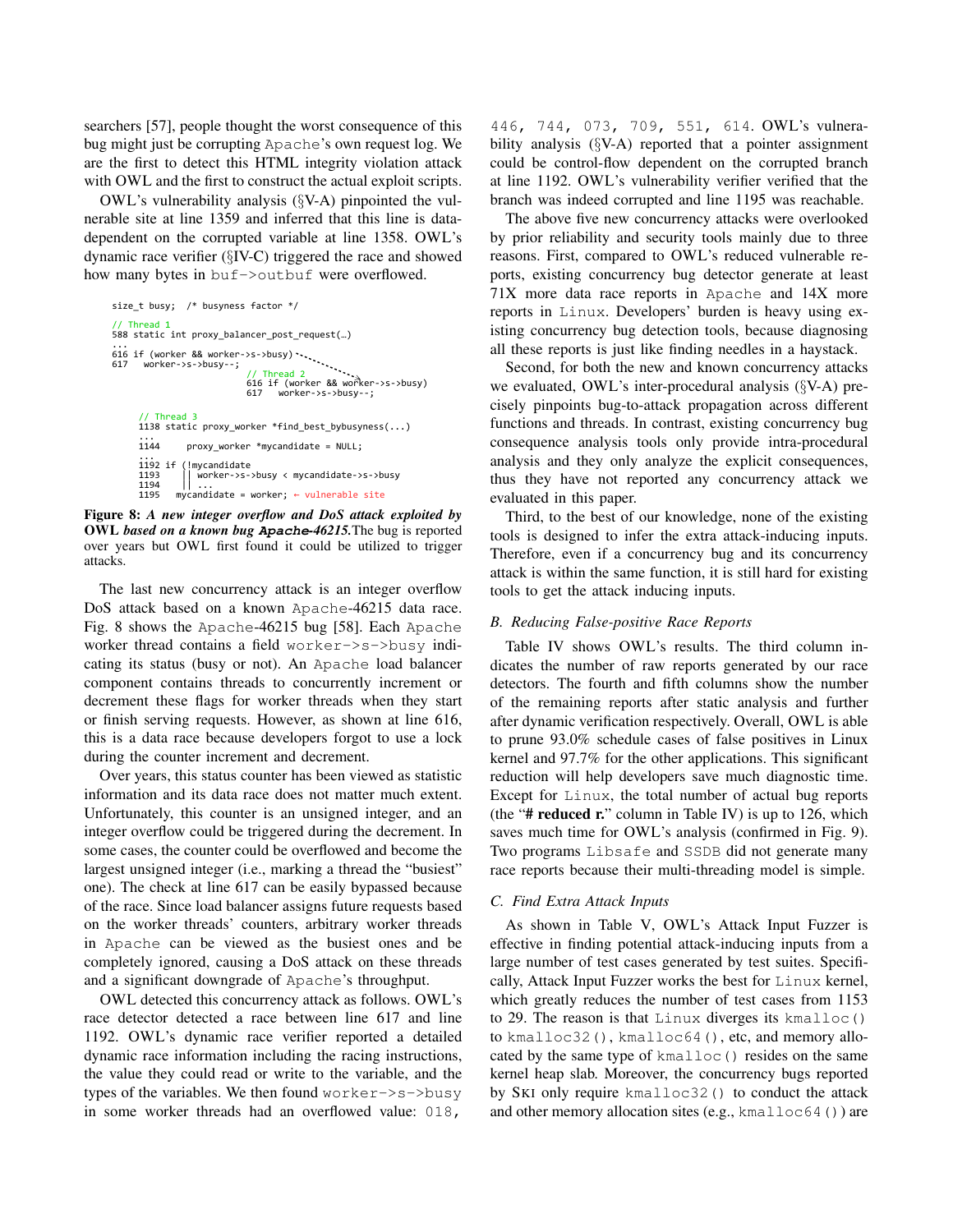Table IV: OWL *race report reduction results.* We selected 12 attacks whose bugs have been triggered on our machine. OWL detects all these attacks. In this table, LoC represents the number of lines of code in each program; # race r. represents the number of raw race reports generated; # reduced r. represents the number of reduced reports after Schedule Reducer (VI-B); # final r. represents number of final reports given by OWL; # atks stands for the number of actual concurrency attacks we have found so far.

| <b>Name</b> | LoC   | $#$ race $r$ . | # reduced r. | $#$ final r. | $#$ atks |
|-------------|-------|----------------|--------------|--------------|----------|
| Apache      | 290K  | 715            | 10           | 10           |          |
| Linux       | 2.8M  | 24645          | 1722         | 36           |          |
| Chrome      | 3.4M  | 1715           | 126          | 115          |          |
| Libsafe     | 3.4K  |                |              |              |          |
| MySOL       | 1.5M  | 1123           | 18           | 16           |          |
| SSDB        | 67K   | 12             |              | C            |          |
| Total       | 5.36M | 31874          | 1885         | 182          | 12       |

filtered by the fuzzer. Finally, the fuzzer found an socket call with an SELinux label contributed to the new Linux OS root privilege escalation attack (§VI-A).

Table V: OWL's Attack Input Fuzzer and its fuzzing results. Type means the type of memory allocation functions which allocate the overflowed global memory. # Test Cases is the number of the inputs of Attack Input Fuzzer. # Extra Inputs is the number of the outputs of OWL's fuzzer. # Atks is the number of actual attacks that requires subtle attack inputs (10 out of 12).

| Name    | Type       | # Test cases | # Attack inputs | # Atks |
|---------|------------|--------------|-----------------|--------|
| Apache  | apr_palloc | 243          | 58              |        |
| Linux   | kmalloc    | 1153         | 29              |        |
| Chrome  | partalloc  | 432          | 123             |        |
| Libsafe | malloc     |              |                 |        |
| MVSOL   | sql_alloc  | 814          | 409             |        |
| SSDB    | malloc     |              |                 |        |
| Total   | n/a        | 2648         | 625             | 10     |

# *D.* OWL*'s Performance*

OWL contains two major phases: concurrency bug report reduction is to reduce the false positive reports and identify the actual bug reports; attack input inference is to infer all the attack inducing inputs. This section evaluates the effectiveness of the first phase on reducing diagnosis time cost and overall time cost of OWL, with two plans: (1) direct feeding all raw data race reports to the concurrency attack inference phase of OWL and measuring its time cost; (2) measuring the end-to-end time cost of OWL (Fig. 9).

Overall, plan 2 spends 24.5X less time cost than plan 1. This implies that the concurrency bug reduction phase in OWL can greatly reduce the false positive reports and save much time for program developers. Moreover, let's consider only the time cost of plan 2, which is OWL's time cost. OWL consumes the largest amount of time for Linux (2548 minutes). This time cost is reasonable for in-housing testing because OWL processed a large Linux test suite generated by Trinity. For the other five programs, OWL's time cost is even smaller.

### VII. DISCUSSION AND CONCLUSION

OWL's main design choice is to find new concurrency attacks with reasonable accuracy and scalability, and it trades



Figure 9: OWL's reduction on race reports saves further diagnosis time. We measured and compared the time cost of feeding all raw data race reports and the reduced reports into OWL's second phase. The y-axis is in *log* scale.

off soundness (i.e., do not miss any attacks). Also, due to the lack of domain knowledge and semantic, as well as the huge analysis efforts needed, it is hard to verify any false negatives in all produced reports. Other concurrency bug detection systems (e.g., ConMem [4], RaceMob [25] and RacerX [23]) also made the same design choice. Typical way to ensure soundness is to plug in a sound alias analysis tool [52], [53] to identify all LLVM load and store instructions that may access the same memory. However, typical alias analyses are known to be inaccurate (e.g., too many false positives).

OWL's inter procedural analysis tool integrates the call stack of a concurrency bug to direct static analysis toward vulnerable program paths, but OWL's vulnerable propagation path reports (§V-A) may contain false positives (e.g., the reports may contain non-vulnerable instructions). In our evaluation, we found that these propagation reports are quite precise because OWL reported only a small number of final hints (Table IV) and they are informative as they helped us identify subtle inputs for real attacks (§VI-A).

In conclusion, we have presented the first quantitative study on real-world concurrency attacks and OWL, the first detection tool to effectively detect them. OWL accurately detects a number of new concurrency attacks in large, widely used programs. We believe that OWL will attract more attention for detecting, diagnosing, fixing, and defending against concurrency attacks.

### ACKNOWLEDGMENT

Thank all anonymous reviewers for their valuable comments. The work is funded in part by grants from the Research Grants Council of the Hong Kong Special Administrative Region, China (HK RGC ECS No.27200916, HK RGC GRF No.17207117), the Croucher Innovation Award, NSF CNS-1564055, ONR N00014-16-1-2263, and ONR N00014-17-1-2788 grants.

#### **REFERENCES**

[1] S. Sender and A. Vidergar, "Concurrency attacks in web applications," Blackhat '08, 2008.